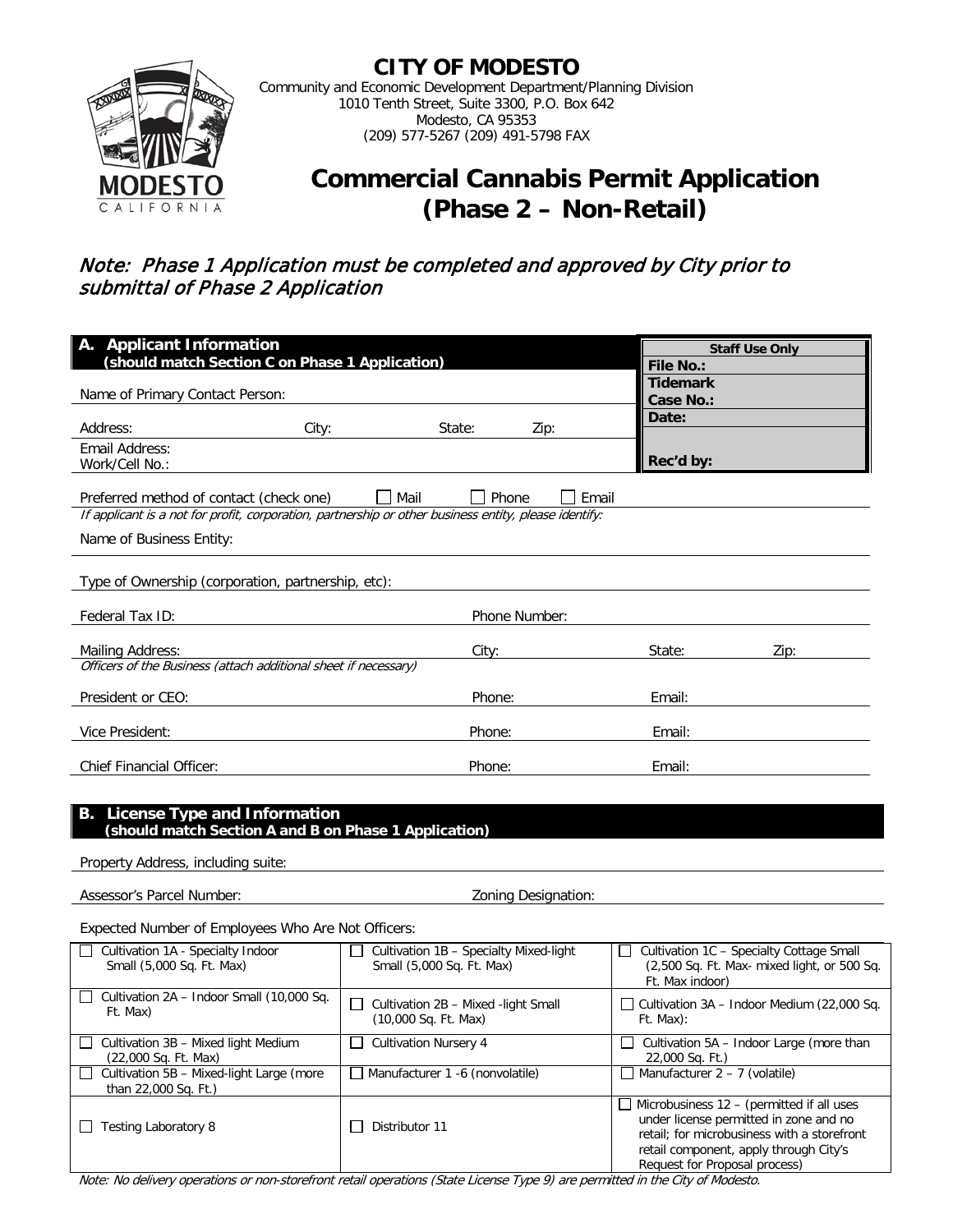### **C. Related License Information**

| years.                                                                                                                                                                  |                       |           |  |  |
|-------------------------------------------------------------------------------------------------------------------------------------------------------------------------|-----------------------|-----------|--|--|
| Yes<br>No (If yes, please provide the following information)                                                                                                            |                       |           |  |  |
|                                                                                                                                                                         |                       |           |  |  |
| Name:                                                                                                                                                                   | Start Date:           | End Date: |  |  |
| Address:                                                                                                                                                                |                       |           |  |  |
| City, State, ZIP:                                                                                                                                                       |                       |           |  |  |
| <b>Business Name:</b>                                                                                                                                                   | <b>Business Type:</b> |           |  |  |
| Was the permit revoked or not renewed? $\Box$ Yes<br>$\Box$ No                                                                                                          | If yes, why:          |           |  |  |
| Status of state cannabis license(s):                                                                                                                                    |                       |           |  |  |
| Not applied $\Box$ Applied for temporary license $\Box$ Applied for permanent license $\Box$ Received temporary license (attach)<br>Received permanent license (attach) |                       |           |  |  |
| Please attach additional sheets if necessary.                                                                                                                           |                       |           |  |  |
| D. Authority to Apply for Permit                                                                                                                                        |                       |           |  |  |

**The applicant and/or interested parties has been associated with a commercial cannabis permit in the past 10** 

#### Provide evidence of authority to apply for a permit to operate a commercial cannabis business at the address in Section B.

- If the applicant owns the property, attach a copy of the deed or title insurance policy.
- If the applicant will rent or lease the property, attach a letter from the property owner to operate the business, including evidence of ownership.
- If the applicant is under contract to purchase the property or if there is an existing lease, attach the relevant documents.

# **E. City Authorization**

 $\Box$  I, the applicant, provide authorization and consent for the City Manager or his/her designee to seek verification of the information contained on this application.

## **F. Indemnification**

 $\Box$  I, the applicant, agree to the fullest extent permitted by law, any actions taken by a public officer, authorized agent, or employee under the provisions of Chapter 3 of Tile 10, Article 7, Commercial Cannabis Uses, shall not become a personal liability of any public officer, authorized agent, or employee of the City. To the maximum extent permitted by law, the permittee under this Article 7 shall defend (with counsel acceptable to the City), indemnify and hold harmless the City of Modesto, the Modesto City Council, and its respective officials, officers, employees, representatives, agents and volunteers from any liability, damages, actions, claims, demands, litigations, loss (direct or indirect), causes of action, proceedings, or judgments (including legal costs, attorneys' fees, expert witness or consultant fees, City Attorney or staff time, expenses or costs) against the City to attach, set aside, void or annul, any cannabis-related approvals and actions and strictly comply with the conditions under which such permit is granted, in any. The City may elect, in its sole discretion, to participate in the defense of said action and the permittee shall reimburse the City for its reasonable legal costs and attorneys' fees.

Signature: Date: